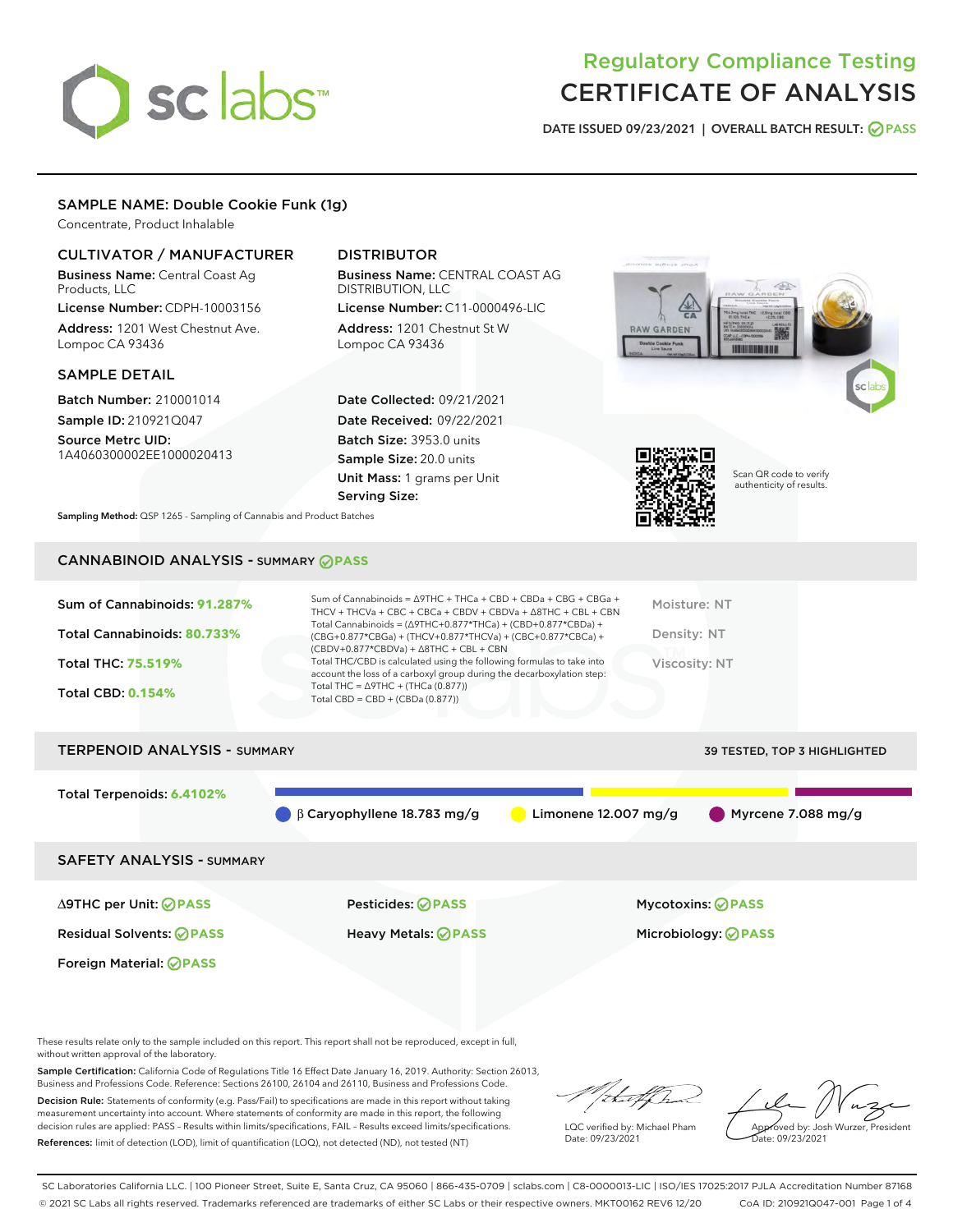



DOUBLE COOKIE FUNK (1G) | DATE ISSUED 09/23/2021 | OVERALL BATCH RESULT: ● PASS

#### CANNABINOID TEST RESULTS - 09/22/2021 2 PASS

Tested by high-performance liquid chromatography with diode-array detection (HPLC-DAD). **Method:** QSP 1157 - Analysis of Cannabinoids by HPLC-DAD

#### TOTAL CANNABINOIDS: **80.733%**

Total Cannabinoids (Total THC) + (Total CBD) + (Total CBG) + (Total THCV) + (Total CBC) + (Total CBDV) + ∆8THC + CBL + CBN

TOTAL THC: **75.519%** Total THC (∆9THC+0.877\*THCa)

TOTAL CBD: **0.154%**

Total CBD (CBD+0.877\*CBDa)

TOTAL CBG: 3.33% Total CBG (CBG+0.877\*CBGa)

TOTAL THCV: 0.355% Total THCV (THCV+0.877\*THCVa)

TOTAL CBC: 1.375% Total CBC (CBC+0.877\*CBCa)

TOTAL CBDV: ND Total CBDV (CBDV+0.877\*CBDVa)

| <b>COMPOUND</b> | LOD/LOQ<br>(mg/g)          | <b>MEASUREMENT</b><br><b>UNCERTAINTY</b><br>(mg/g) | <b>RESULT</b><br>(mg/g) | <b>RESULT</b><br>(%) |
|-----------------|----------------------------|----------------------------------------------------|-------------------------|----------------------|
| <b>THCa</b>     | 0.05/0.14                  | ±20.653                                            | 803.62                  | 80.362               |
| <b>A9THC</b>    | 0.06 / 0.26                | ±1.734                                             | 50.42                   | 5.042                |
| <b>CBGa</b>     | 0.1/0.2                    | ±1.78                                              | 34.1                    | 3.41                 |
| <b>CBCa</b>     | 0.07 / 0.28                | ±0.694                                             | 14.20                   | 1.420                |
| <b>THCVa</b>    | 0.07/0.20                  | ±0.193                                             | 4.05                    | 0.405                |
| <b>CBG</b>      | 0.06/0.19                  | ±0.135                                             | 3.42                    | 0.342                |
| <b>CBDa</b>     | 0.02/0.19                  | ±0.051                                             | 1.76                    | 0.176                |
| <b>CBC</b>      | 0.2 / 0.5                  | ±0.04                                              | 1.3                     | 0.13                 |
| A8THC           | 0.1/0.4                    | N/A                                                | <b>ND</b>               | <b>ND</b>            |
| <b>THCV</b>     | 0.1/0.2                    | N/A                                                | <b>ND</b>               | <b>ND</b>            |
| <b>CBD</b>      | 0.07/0.29                  | N/A                                                | <b>ND</b>               | <b>ND</b>            |
| <b>CBDV</b>     | 0.04 / 0.15                | N/A                                                | <b>ND</b>               | <b>ND</b>            |
| <b>CBDVa</b>    | 0.03 / 0.53                | N/A                                                | <b>ND</b>               | <b>ND</b>            |
| <b>CBL</b>      | 0.06 / 0.24                | N/A                                                | <b>ND</b>               | <b>ND</b>            |
| <b>CBN</b>      | 0.1/0.3                    | N/A                                                | <b>ND</b>               | <b>ND</b>            |
|                 | <b>SUM OF CANNABINOIDS</b> |                                                    | 912.87 mg/g             | 91.287%              |

#### **UNIT MASS: 1 grams per Unit**

| ∆9THC per Unit                        | 1120 per-package limit     | 50.42 mg/unit<br><b>PASS</b> |
|---------------------------------------|----------------------------|------------------------------|
| <b>Total THC per Unit</b>             |                            | 755.19 mg/unit               |
| <b>CBD per Unit</b>                   |                            | <b>ND</b>                    |
| <b>Total CBD per Unit</b>             |                            | $1.54$ mg/unit               |
| Sum of Cannabinoids<br>per Unit       |                            | 912.87 mg/unit               |
| <b>Total Cannabinoids</b><br>per Unit |                            | 807.33 mg/unit               |
| <b>MOISTURE TEST RESULT</b>           | <b>DENSITY TEST RESULT</b> | <b>VISCOSITY TEST RESULT</b> |

Not Tested

Not Tested

Not Tested

#### TERPENOID TEST RESULTS - 09/23/2021

Terpene analysis utilizing gas chromatography-flame ionization detection (GC-FID). **Method:** QSP 1192 - Analysis of Terpenoids by GC-FID

| <b>COMPOUND</b>         | LOD/LOQ<br>(mg/g)    | <b>MEASUREMENT</b><br><b>UNCERTAINTY</b><br>(mg/g) | <b>RESULT</b><br>(mg/g)                         | <b>RESULT</b><br>(%) |
|-------------------------|----------------------|----------------------------------------------------|-------------------------------------------------|----------------------|
| $\beta$ Caryophyllene   | 0.004 / 0.012        | ±0.6687                                            | 18.783                                          | 1.8783               |
| Limonene                | 0.005 / 0.016        | ±0.1717                                            | 12.007                                          | 1.2007               |
| <b>Myrcene</b>          | 0.008 / 0.025        | ±0.0914                                            | 7.088                                           | 0.7088               |
| $\alpha$ Humulene       | 0.009 / 0.029        | ±0.2151                                            | 6.702                                           | 0.6702               |
| Ocimene                 | 0.011/0.038          | ±0.0866                                            | 2.698                                           | 0.2698               |
| $\alpha$ Bisabolol      | 0.008 / 0.026        | ±0.1415                                            | 2.649                                           | 0.2649               |
| Terpineol               | 0.016 / 0.055        | ±0.1556                                            | 2.534                                           | 0.2534               |
| Linalool                | 0.009 / 0.032        | ±0.0923                                            | 2.430                                           | 0.2430               |
| Guaiol                  | <i>0.009 / 0.030</i> | ±0.0828                                            | 1.754                                           | 0.1754               |
| Fenchol                 | 0.010 / 0.034        | ±0.0573                                            | 1.481                                           | 0.1481               |
| $\beta$ Pinene          | 0.004 / 0.014        | ±0.0146                                            | 1.269                                           | 0.1269               |
| trans-β-Farnesene       | 0.008 / 0.025        | ±0.0381                                            | 1.073                                           | 0.1073               |
| Nerolidol               | 0.009 / 0.028        | ±0.0642                                            | 1.020                                           | 0.1020               |
| $\alpha$ Pinene         | 0.005 / 0.017        | ±0.0066                                            | 0.762                                           | 0.0762               |
| Caryophyllene<br>Oxide  | 0.010 / 0.033        | ±0.0245                                            | 0.532                                           | 0.0532               |
| Terpinolene             | 0.008 / 0.026        | ±0.0078                                            | 0.380                                           | 0.0380               |
| <b>Borneol</b>          | 0.005 / 0.016        | ±0.0145                                            | 0.346                                           | 0.0346               |
| Camphene                | 0.005 / 0.015        | ±0.0019                                            | 0.167                                           | 0.0167               |
| Valencene               | 0.009 / 0.030        | ±0.0100                                            | 0.145                                           | 0.0145               |
| Fenchone                | 0.009 / 0.028        | ±0.0030                                            | 0.104                                           | 0.0104               |
| Geraniol                | 0.002 / 0.007        | ±0.0021                                            | 0.047                                           | 0.0047               |
| Citronellol             | 0.003 / 0.010        | ±0.0022                                            | 0.046                                           | 0.0046               |
| Sabinene Hydrate        | 0.006 / 0.022        | ±0.0017                                            | 0.045                                           | 0.0045               |
| $\gamma$ Terpinene      | 0.006 / 0.018        | ±0.0004                                            | 0.024                                           | 0.0024               |
| Nerol                   | 0.003 / 0.011        | ±0.0007                                            | 0.016                                           | 0.0016               |
| $\alpha$ Phellandrene   | 0.006 / 0.020        | N/A                                                | <loq< th=""><th><loq< th=""></loq<></th></loq<> | <loq< th=""></loq<>  |
| $\alpha$ Terpinene      | 0.005 / 0.017        | N/A                                                | <loq< th=""><th><loq< th=""></loq<></th></loq<> | <loq< th=""></loq<>  |
| Sabinene                | 0.004 / 0.014        | N/A                                                | <b>ND</b>                                       | ND                   |
| 3 Carene                | 0.005 / 0.018        | N/A                                                | ND                                              | ND                   |
| p-Cymene                | 0.005 / 0.016        | N/A                                                | <b>ND</b>                                       | <b>ND</b>            |
| Eucalyptol              | 0.006 / 0.018        | N/A                                                | ND                                              | ND                   |
| (-)-Isopulegol          | 0.005 / 0.016        | N/A                                                | ND                                              | ND                   |
| Camphor                 | 0.006 / 0.019        | N/A                                                | ND                                              | ND                   |
| Isoborneol              | 0.004 / 0.012        | N/A                                                | ND                                              | ND                   |
| Menthol                 | 0.008 / 0.025        | N/A                                                | ND                                              | ND                   |
| R-(+)-Pulegone          | 0.003 / 0.011        | N/A                                                | ND                                              | ND                   |
| <b>Geranyl Acetate</b>  | 0.004 / 0.014        | N/A                                                | ND                                              | ND                   |
| $\alpha$ Cedrene        | 0.005 / 0.016        | N/A                                                | ND                                              | ND                   |
| Cedrol                  | 0.008 / 0.027        | N/A                                                | ND                                              | ND                   |
| <b>TOTAL TERPENOIDS</b> |                      |                                                    | 64.102 mg/g                                     | 6.4102%              |

SC Laboratories California LLC. | 100 Pioneer Street, Suite E, Santa Cruz, CA 95060 | 866-435-0709 | sclabs.com | C8-0000013-LIC | ISO/IES 17025:2017 PJLA Accreditation Number 87168 © 2021 SC Labs all rights reserved. Trademarks referenced are trademarks of either SC Labs or their respective owners. MKT00162 REV6 12/20 CoA ID: 210921Q047-001 Page 2 of 4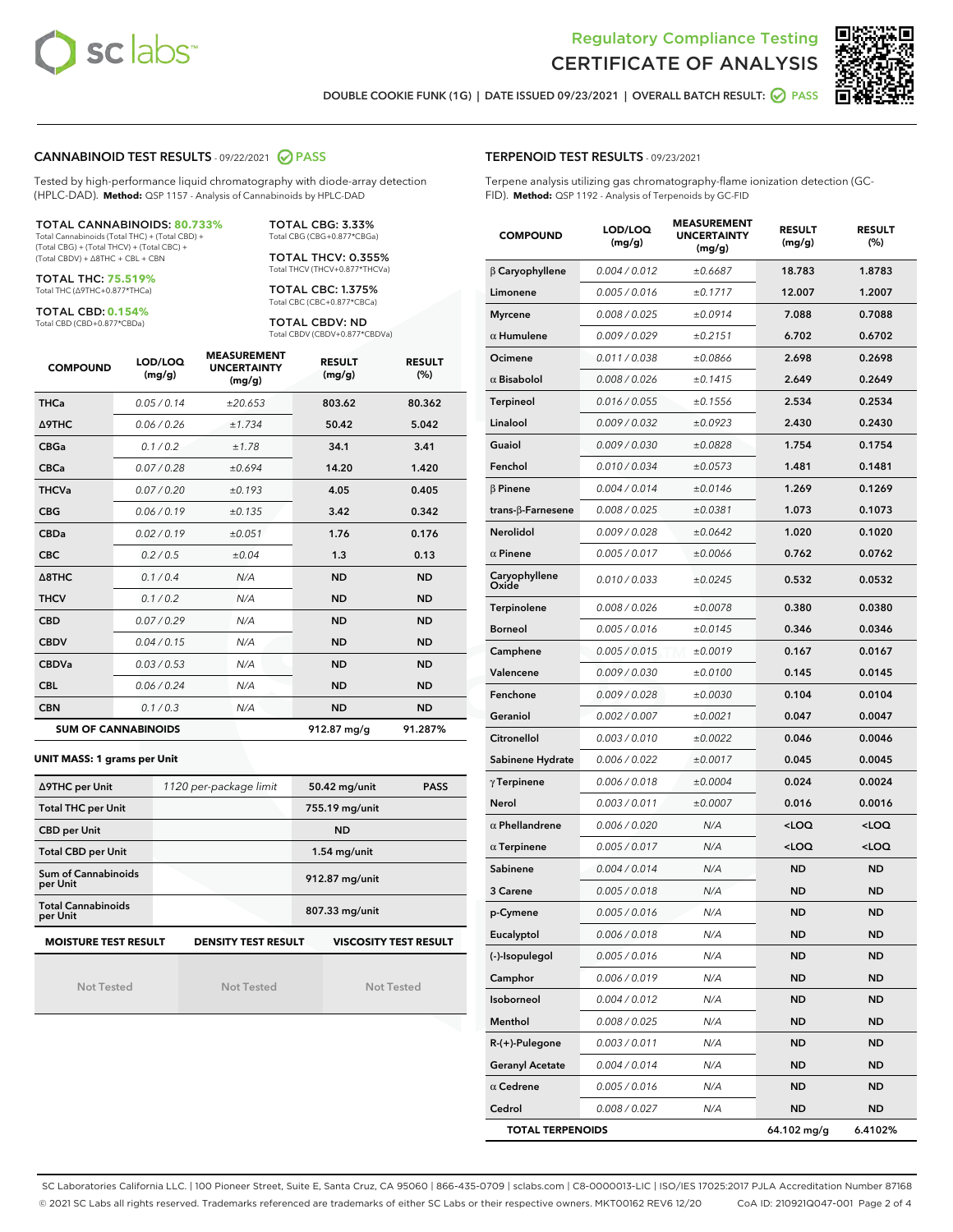



DOUBLE COOKIE FUNK (1G) | DATE ISSUED 09/23/2021 | OVERALL BATCH RESULT: ○ PASS

## CATEGORY 1 PESTICIDE TEST RESULTS - 09/23/2021 2 PASS

Pesticide and plant growth regulator analysis utilizing high-performance liquid chromatography-mass spectrometry (HPLC-MS) or gas chromatography-mass spectrometry (GC-MS). \*GC-MS utilized where indicated. **Method:** QSP 1212 - Analysis of Pesticides and Mycotoxins by LC-MS or QSP 1213 - Analysis of Pesticides by GC-MS

| <b>COMPOUND</b>             | LOD/LOQ<br>$(\mu g/g)$ | <b>ACTION</b><br>LIMIT<br>$(\mu g/g)$ | <b>MEASUREMENT</b><br><b>UNCERTAINTY</b><br>$(\mu g/g)$ | <b>RESULT</b><br>$(\mu g/g)$ | <b>RESULT</b> |
|-----------------------------|------------------------|---------------------------------------|---------------------------------------------------------|------------------------------|---------------|
| Aldicarb                    | 0.03/0.08              | $\ge$ LOD                             | N/A                                                     | <b>ND</b>                    | <b>PASS</b>   |
| Carbofuran                  | 0.02 / 0.05            | ≥ LOD                                 | N/A                                                     | <b>ND</b>                    | <b>PASS</b>   |
| Chlordane*                  | 0.03 / 0.08            | $\ge$ LOD                             | N/A                                                     | <b>ND</b>                    | <b>PASS</b>   |
| Chlorfenapyr*               | 0.03/0.10              | $\ge$ LOD                             | N/A                                                     | <b>ND</b>                    | <b>PASS</b>   |
| Chlorpyrifos                | 0.02 / 0.06            | $>$ LOD                               | N/A                                                     | <b>ND</b>                    | <b>PASS</b>   |
| Coumaphos                   | 0.02 / 0.07            | ≥ LOD                                 | N/A                                                     | <b>ND</b>                    | <b>PASS</b>   |
| Daminozide                  | 0.02 / 0.07            | $\ge$ LOD                             | N/A                                                     | <b>ND</b>                    | <b>PASS</b>   |
| <b>DDVP</b><br>(Dichlorvos) | 0.03/0.09              | $\geq$ LOD                            | N/A                                                     | <b>ND</b>                    | <b>PASS</b>   |
| Dimethoate                  | 0.03/0.08              | $>$ LOD                               | N/A                                                     | <b>ND</b>                    | <b>PASS</b>   |
| Ethoprop(hos)               | 0.03/0.10              | > LOD                                 | N/A                                                     | <b>ND</b>                    | <b>PASS</b>   |
| Etofenprox                  | 0.02 / 0.06            | $\ge$ LOD                             | N/A                                                     | <b>ND</b>                    | <b>PASS</b>   |
| Fenoxycarb                  | 0.03 / 0.08            | $\geq$ LOD                            | N/A                                                     | <b>ND</b>                    | <b>PASS</b>   |
| Fipronil                    | 0.03/0.08              | $>$ LOD                               | N/A                                                     | <b>ND</b>                    | <b>PASS</b>   |
| Imazalil                    | 0.02 / 0.06            | $>$ LOD                               | N/A                                                     | <b>ND</b>                    | <b>PASS</b>   |
| Methiocarb                  | 0.02 / 0.07            | $>$ LOD                               | N/A                                                     | <b>ND</b>                    | <b>PASS</b>   |
| Methyl<br>parathion         | 0.03/0.10              | ≥ LOD                                 | N/A                                                     | <b>ND</b>                    | <b>PASS</b>   |
| <b>Mevinphos</b>            | 0.03 / 0.09            | $>$ LOD                               | N/A                                                     | <b>ND</b>                    | <b>PASS</b>   |
| Paclobutrazol               | 0.02 / 0.05            | $\ge$ LOD                             | N/A                                                     | <b>ND</b>                    | <b>PASS</b>   |
| Propoxur                    | 0.03/0.09              | $\ge$ LOD                             | N/A                                                     | <b>ND</b>                    | <b>PASS</b>   |
| Spiroxamine                 | 0.03 / 0.08            | $\ge$ LOD                             | N/A                                                     | <b>ND</b>                    | <b>PASS</b>   |
| Thiacloprid                 | 0.03/0.10              | $\geq$ LOD                            | N/A                                                     | <b>ND</b>                    | <b>PASS</b>   |
|                             |                        |                                       |                                                         |                              |               |

#### CATEGORY 2 PESTICIDE TEST RESULTS - 09/23/2021 @ PASS

| <b>COMPOUND</b>          | LOD/LOQ<br>$(\mu g/g)$ | <b>ACTION</b><br>LIMIT<br>$(\mu g/g)$ | <b>MEASUREMENT</b><br><b>UNCERTAINTY</b><br>$(\mu g/g)$ | <b>RESULT</b><br>$(\mu g/g)$ | <b>RESULT</b> |
|--------------------------|------------------------|---------------------------------------|---------------------------------------------------------|------------------------------|---------------|
| Abamectin                | 0.03/0.10              | 0.1                                   | N/A                                                     | <b>ND</b>                    | <b>PASS</b>   |
| Acephate                 | 0.02/0.07              | 0.1                                   | N/A                                                     | <b>ND</b>                    | <b>PASS</b>   |
| Acequinocyl              | 0.02/0.07              | 0.1                                   | N/A                                                     | <b>ND</b>                    | <b>PASS</b>   |
| Acetamiprid              | 0.02/0.05              | 0.1                                   | N/A                                                     | <b>ND</b>                    | <b>PASS</b>   |
| Azoxystrobin             | 0.02/0.07              | 0.1                                   | N/A                                                     | <b>ND</b>                    | <b>PASS</b>   |
| <b>Bifenazate</b>        | 0.01 / 0.04            | 0.1                                   | N/A                                                     | <b>ND</b>                    | <b>PASS</b>   |
| <b>Bifenthrin</b>        | 0.02/0.05              | 3                                     | N/A                                                     | <b>ND</b>                    | <b>PASS</b>   |
| <b>Boscalid</b>          | 0.03/0.09              | 0.1                                   | N/A                                                     | <b>ND</b>                    | <b>PASS</b>   |
| Captan                   | 0.19/0.57              | 0.7                                   | N/A                                                     | <b>ND</b>                    | <b>PASS</b>   |
| Carbaryl                 | 0.02/0.06              | 0.5                                   | N/A                                                     | <b>ND</b>                    | <b>PASS</b>   |
| Chlorantranilip-<br>role | 0.04/0.12              | 10                                    | N/A                                                     | <b>ND</b>                    | <b>PASS</b>   |
| Clofentezine             | 0.03/0.09              | 0.1                                   | N/A                                                     | <b>ND</b>                    | <b>PASS</b>   |

| <b>COMPOUND</b>               | LOD/LOQ<br>(µg/g) | <b>ACTION</b><br>LIMIT<br>(µg/g) | <b>MEASUREMENT</b><br><b>UNCERTAINTY</b><br>(µg/g) | <b>RESULT</b><br>(µg/g) | <b>RESULT</b> |
|-------------------------------|-------------------|----------------------------------|----------------------------------------------------|-------------------------|---------------|
| Cyfluthrin                    | 0.12 / 0.38       | $\overline{c}$                   | N/A                                                | <b>ND</b>               | <b>PASS</b>   |
| Cypermethrin                  | 0.11/0.32         | 1                                | N/A                                                | <b>ND</b>               | <b>PASS</b>   |
| <b>Diazinon</b>               | 0.02 / 0.05       | 0.1                              | N/A                                                | <b>ND</b>               | <b>PASS</b>   |
| Dimethomorph                  | 0.03 / 0.09       | 2                                | N/A                                                | <b>ND</b>               | <b>PASS</b>   |
| Etoxazole                     | 0.02 / 0.06       | 0.1                              | N/A                                                | <b>ND</b>               | <b>PASS</b>   |
| Fenhexamid                    | 0.03 / 0.09       | 0.1                              | N/A                                                | <b>ND</b>               | <b>PASS</b>   |
| Fenpyroximate                 | 0.02 / 0.06       | 0.1                              | N/A                                                | <b>ND</b>               | <b>PASS</b>   |
| Flonicamid                    | 0.03 / 0.10       | 0.1                              | N/A                                                | <b>ND</b>               | <b>PASS</b>   |
| Fludioxonil                   | 0.03/0.10         | 0.1                              | N/A                                                | <b>ND</b>               | <b>PASS</b>   |
| Hexythiazox                   | 0.02 / 0.07       | 0.1                              | N/A                                                | <b>ND</b>               | <b>PASS</b>   |
| Imidacloprid                  | 0.04 / 0.11       | 5                                | N/A                                                | <b>ND</b>               | <b>PASS</b>   |
| Kresoxim-methyl               | 0.02 / 0.07       | 0.1                              | N/A                                                | <b>ND</b>               | <b>PASS</b>   |
| <b>Malathion</b>              | 0.03 / 0.09       | 0.5                              | N/A                                                | <b>ND</b>               | <b>PASS</b>   |
| Metalaxyl                     | 0.02 / 0.07       | $\overline{c}$                   | N/A                                                | <b>ND</b>               | <b>PASS</b>   |
| Methomyl                      | 0.03 / 0.10       | 1                                | N/A                                                | <b>ND</b>               | <b>PASS</b>   |
| Myclobutanil                  | 0.03/0.09         | 0.1                              | N/A                                                | <b>ND</b>               | <b>PASS</b>   |
| Naled                         | 0.02 / 0.07       | 0.1                              | N/A                                                | <b>ND</b>               | <b>PASS</b>   |
| Oxamyl                        | 0.04 / 0.11       | 0.5                              | N/A                                                | <b>ND</b>               | <b>PASS</b>   |
| Pentachloronitro-<br>benzene* | 0.03/0.09         | 0.1                              | N/A                                                | <b>ND</b>               | <b>PASS</b>   |
| Permethrin                    | 0.04 / 0.12       | 0.5                              | N/A                                                | <b>ND</b>               | <b>PASS</b>   |
| Phosmet                       | 0.03 / 0.10       | 0.1                              | N/A                                                | <b>ND</b>               | <b>PASS</b>   |
| Piperonylbu-<br>toxide        | 0.02 / 0.07       | 3                                | N/A                                                | <b>ND</b>               | <b>PASS</b>   |
| Prallethrin                   | 0.03 / 0.08       | 0.1                              | N/A                                                | <b>ND</b>               | <b>PASS</b>   |
| Propiconazole                 | 0.02 / 0.07       | 0.1                              | N/A                                                | <b>ND</b>               | <b>PASS</b>   |
| Pyrethrins                    | 0.04 / 0.12       | 0.5                              | N/A                                                | <b>ND</b>               | <b>PASS</b>   |
| Pyridaben                     | 0.02 / 0.07       | 0.1                              | N/A                                                | <b>ND</b>               | <b>PASS</b>   |
| Spinetoram                    | 0.02 / 0.07       | 0.1                              | N/A                                                | <b>ND</b>               | <b>PASS</b>   |
| Spinosad                      | 0.02 / 0.07       | 0.1                              | N/A                                                | <b>ND</b>               | <b>PASS</b>   |
| Spiromesifen                  | 0.02 / 0.05       | 0.1                              | N/A                                                | <b>ND</b>               | <b>PASS</b>   |
| Spirotetramat                 | 0.02 / 0.06       | 0.1                              | N/A                                                | <b>ND</b>               | <b>PASS</b>   |
| Tebuconazole                  | 0.02 / 0.07       | 0.1                              | N/A                                                | <b>ND</b>               | <b>PASS</b>   |
| Thiamethoxam                  | 0.03 / 0.10       | 5                                | N/A                                                | <b>ND</b>               | <b>PASS</b>   |
| Trifloxystrobin               | 0.03 / 0.08       | 0.1                              | N/A                                                | <b>ND</b>               | <b>PASS</b>   |

SC Laboratories California LLC. | 100 Pioneer Street, Suite E, Santa Cruz, CA 95060 | 866-435-0709 | sclabs.com | C8-0000013-LIC | ISO/IES 17025:2017 PJLA Accreditation Number 87168 © 2021 SC Labs all rights reserved. Trademarks referenced are trademarks of either SC Labs or their respective owners. MKT00162 REV6 12/20 CoA ID: 210921Q047-001 Page 3 of 4